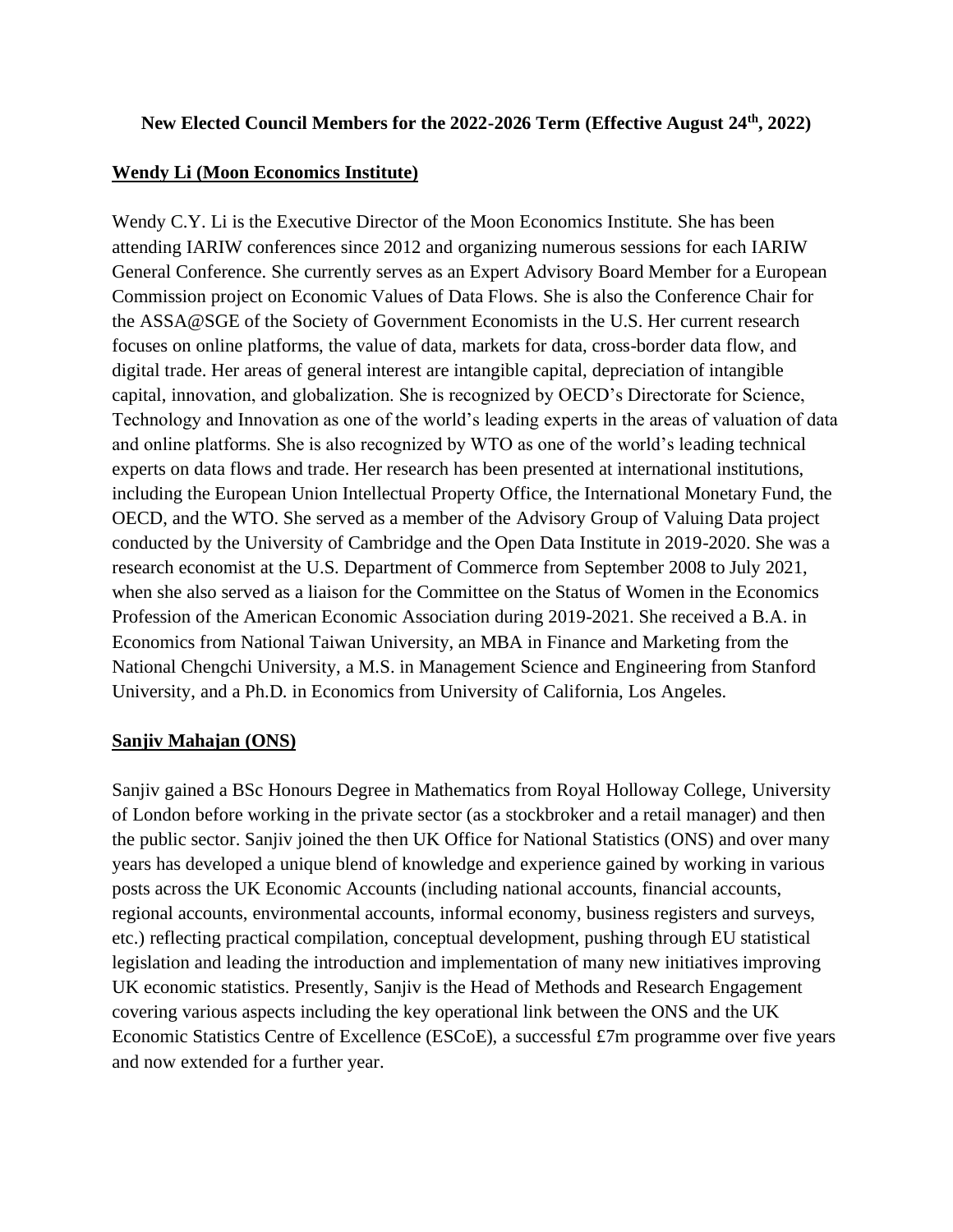Sanjiv is holding or held various notable posts, examples include: Member of the United Nations Advisory Expert Group (AEG) on National Accounts since 2017 and Council Member of the International Input-Output Association (IIOA) since 2012 and became one of the two Vice-Presidents in 2018 before becoming the President of the IIOA in January 2022. Sanjiv was the Chief Editor of the UN Handbook on Supply and Use Tables, Input-Output Tables with Extensions and Applications published in 2018. Most recently, Sanjiv is one of the five Supporting Editors for the forthcoming 2025 UN System of National Accounts (SNA). Sanjiv has provided many presentations, training sessions, papers and contributions to numerous IARIW arena as well as a pro-active member of IARIW Conferences since 2006 (e.g., presenter, discussant, etc.).

#### **Rebecca Riley (ESCoE and King's College London)**

Rebecca Riley is the Director of the UK Economic Statistics Centre of Excellence (ESCoE) and Professor of Practice at King's College London. In her role as the Director of ESCoE since its establishment in 2017, she has worked with the UK Office for National Statistics and academics to promote research that addresses emerging and future issues in measuring the economy. In addition, Rebecca leads a research programme on productivity measurement for the UK Productivity Institute. She is also a Principal Investigator of a funded initiative to explore management practices to promote higher productivity in UK businesses. Her research spans minimum wage legislation and its impacts on businesses and low paid workers; links between business performance, market structure and macroeconomic outcomes; measurement of firms' investments in intangible assets and their returns; and the impacts of globalisation on local economies and the relocation of work. She has published in journals such as the Economic Journal, Journal of the Royal Statistical Society Series A and Labour Economics, as well as in numerous research reports for government. She is a member of the NBER-affiliated Conference on Research in Income and Wealth and a Fellow of the National Institute of Economic and Social Research. She has been a co-opted member of IARIW Council for the last two years due to her role in organising of the 2021 Special IARIW-ESCoE Conference on Measuring Intangible Assets and their Contributions to Growth. Given her research and her leadership, she is well-placed to continue to make valuable contributions to the IARIW through Council membership.

### **Jorrit Zwijnenburg (OECD)**

Jorrit Zwijnenburg is the Head of Sectoral Accounts in the OECD's National Accounts Division. In this role, he coordinates the organization of the annual OECD working parties on National Accounts and Financial Statistics and is an active member of related international fora, such as the UNECE led Group of Experts in National Accounts and the IMF GFS Advisory Committee. Jorrit leads the OECD secretariat for the Wellbeing and Sustainability task team of